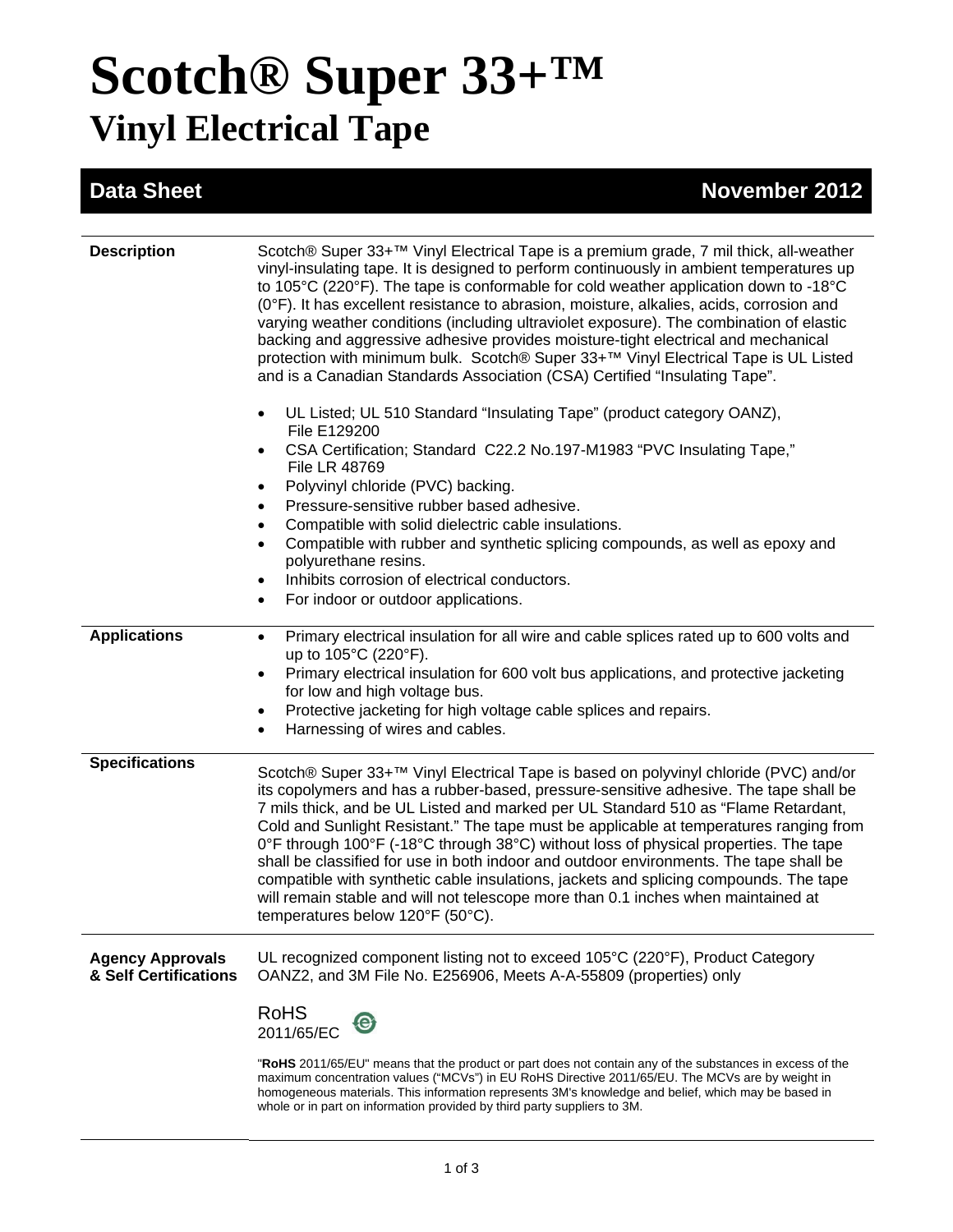# **Scotch® Super 33+™ Vinyl Electrical Tape**

**Typical Properties** Not for specifications. Values are typical, not to be considered minimum or maximum. Properties measured at room temperature 73°F (23°C) unless otherwise stated.

| <b>Physical Properties</b>                                                                                                   | <b>Typical Value</b><br>US units (metric)    |
|------------------------------------------------------------------------------------------------------------------------------|----------------------------------------------|
| Temperature Rating - UL 510                                                                                                  | 176°F (80°C)                                 |
| CSA - C22.2 No. 197-M1983<br>handling<br>continuous operation<br>Color                                                       | 0°F (-18°C)<br>221°F (105°C)<br><b>BLACK</b> |
| <b>Thickness</b>                                                                                                             | 7 mils (0.177 mm)                            |
| Adhesion to Steel (ASTMD 1000)<br>72°F (22°C)<br>$0^{\circ}$ F (-18 $^{\circ}$ C)<br>Adhesion to Backing (ASTMD 1000)        | $28 \text{ oz/in}$ .<br>60 oz/in.            |
| 72°F (22°C)<br>$0^{\circ}$ F (-18 $^{\circ}$ C)                                                                              | $28$ oz/in.<br>60 oz/in.                     |
| Backing Strength (ASTMD 1000)<br>72°F (22°C)                                                                                 | $15$ lbs/in.                                 |
| <b>Ultimate Elongation (ASTMD 1000)</b><br>72°F (22°C)<br>$0^{\circ}$ F (-18 $^{\circ}$ C)                                   | 250%.<br>100%                                |
| Flammability (Maximum)<br><b>UL 510</b><br><b>ASTM D-1000</b>                                                                | 1 sec.<br>4 sec.                             |
| Accelerated Aging (ASTM D-1000)                                                                                              | 80%                                          |
| Flagging (ASTM D-1000)                                                                                                       | $< 0.1$ in.                                  |
| <b>Telescoping</b><br>24 Hours @ 120°F (50°C)                                                                                | $< 0.1$ in                                   |
| <b>Electrical Property</b>                                                                                                   | <b>Typical Value</b><br><b>US units</b>      |
| Voltage Rating - UL 510                                                                                                      | 600V                                         |
| Dielectric Strength (ASTM D-1000)<br>Standard Condition<br>V/mil High Humidity<br><b>Insulation Resistance (ASTM D-1000)</b> | 1,150 V/mil<br>90% of std.                   |
| (High Humidity Method)                                                                                                       | $>1x10^6$ megohms                            |

| Engineering/<br>Architectural<br><b>Specification:</b> | Primary electrical insulation (branch wiring in wet or dry locations): All splices for 600 volt wire rated<br>105°C (220°F) and below shall be insulated with a minimum of two half-lapped layers of Scotch®<br>Super 33+™ Vinyl Electrical Tape. All connectors having irregular surfaces shall be padded with<br>3M™ Scotchfil™ Electrical Insulation Putty or Scotch® Linerless Rubber Splicing Tape 130C prior to<br>insulating with Scotch® Super 33+™ Vinyl Electrical Tape.                                                                                                             |
|--------------------------------------------------------|------------------------------------------------------------------------------------------------------------------------------------------------------------------------------------------------------------------------------------------------------------------------------------------------------------------------------------------------------------------------------------------------------------------------------------------------------------------------------------------------------------------------------------------------------------------------------------------------|
|                                                        | Mechanical protection (outer jacketing): All rubber and thermoplastic insulating high voltage power<br>cable tape splices and repairs shall be overwrapped with at least two half-lapped layers of Scotch®<br>Super 33+™ Vinyl Electrical Tape.                                                                                                                                                                                                                                                                                                                                                |
| <b>Installation</b><br>Techniques:                     | Scotch® Super 33+ <sup>™</sup> Vinyl Electrical Tape shall be applied in half-lapped layers with<br>sufficient tension to produce a uniform wind (for most applications this tension will<br>reduce the tape's width to approximately 5/8 of its original width). On pigtail splices, the<br>tape shall be wrapped beyond the end of the wires and then folded back, leaving a<br>protective cushion to resist cut-through. Wrap tape up-hill, taping from a smaller<br>diameter surface to a larger diameter surface. Apply the tape with no tension on the last<br>wrap to prevent flagging. |